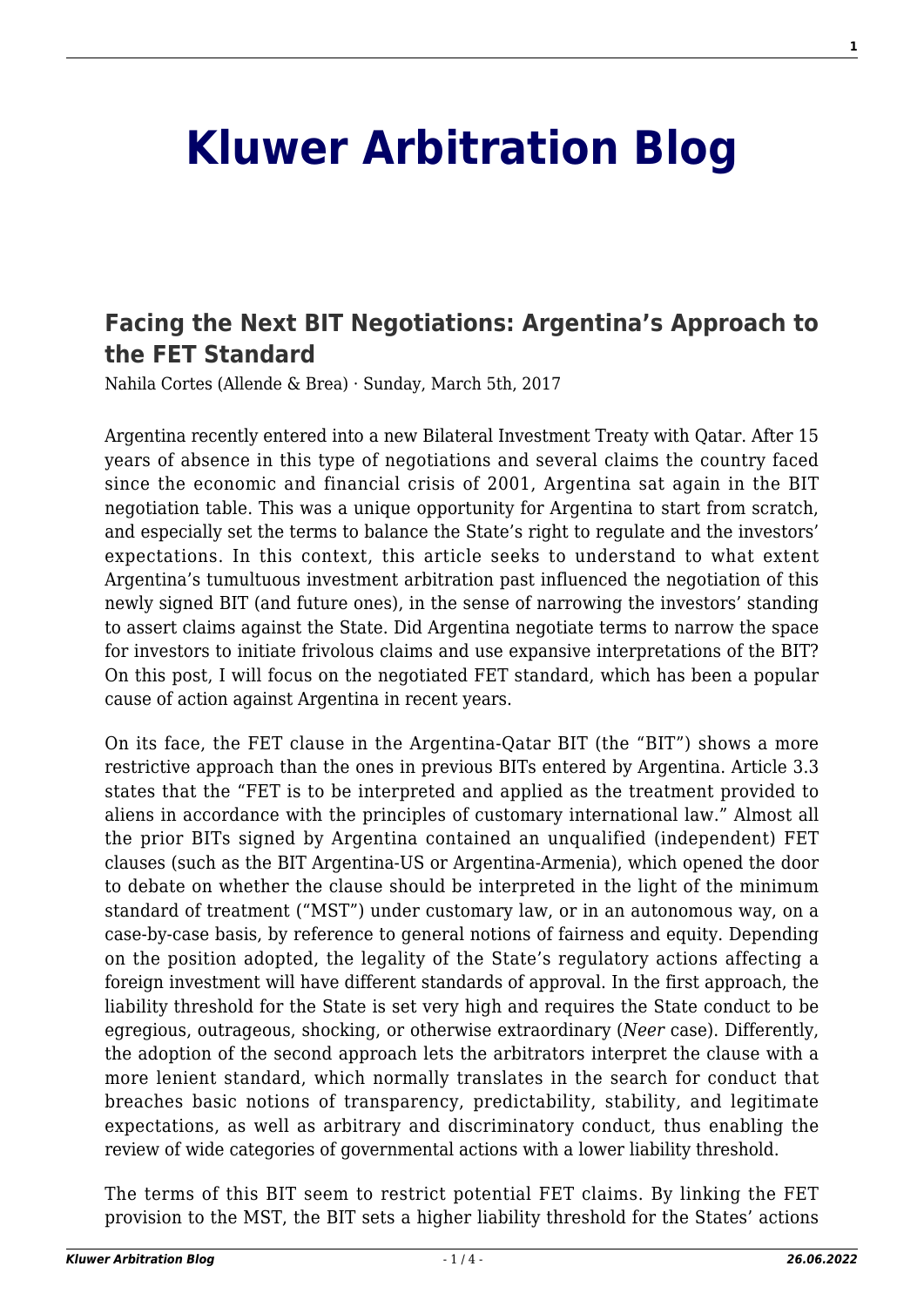affecting a foreign investment. Additionally, other provisions included in the BIT balance the State's regulatory power with the investor's expectations. For instance, (a) art. 4.4 denies the possibility to import through the MFN clause, FET and dispute settlement provisions accorded to investors of any third state under treaties signed by a Contracting Party prior to the entry into force of the BIT; (b) art. 10 expressly recognizes the Contracting State's right to regulate; and (c) the preamble backs up this balance by stating that foreign investment should be consistent with the promotion of the economic development of the State, that it is the intention of the States to create and maintain favorable conditions for investment by investors of the other Contracting Party, and to encourage the sustainable development of the Contracting Parties.

Despite the above, this is not a final triumph of the State to avoid major claims under FET. Important issues surrounding the FET clause were not addressed; therefore, the text does not block potential claims that could even cast doubt on apparent negotiated balance. First, the standard on which the FET must be analyzed is not defined. There is still an ongoing discussion on whether the interpretation of the MST should be limited to the Neer and Robert Azinian cases (see also Glamis Gold and Genin), where it was held that the State's conduct should amount to egregious or outrageous conduct, or to an evolving customary law (see Waste Management).

Second, the lack of definition and the indeterminate content of the FET might bring serious issues, even if linked with MST. Arbitrators could opt for a broad interpretation to determine the content of the provision, enabling them to review FET claims based on different factors. Originally, the content of the FET was linked to denial of justice or extreme abuse of persons. The sources to determine the content of the MST relied on the pronouncement of mixed commissions that emphasized in these two factors. Afterwards, the concept evolved and arbitrators started to consider the investor's legitimate expectations within the analysis of FET and expanded the interpretation of the content. Nowadays, there are several factors that are likely to be analyzed to determine if there has been a breach of the FET. In Lemire v. Ukraine, the tribunal considered several factors such as whether the State failed to offer a stable and predictable framework; made specific representations to investors; denied due process to investors; did not provide transparency in the legal procedure or in State's actions of State; acted either in a way that evidenced abuse of power, coercion or other bad faith conduct; or in an arbitrary, discriminatory or inconsistent way.

Moreover, a broad interpretation on the content and factors to analyze under the FET umbrella diminishes the stringency of the MST (if we consider the MST from the *Neer* case viewpoint). The *Neer* case can be helpful to analyze a FET claim based on denial of justice, but the Neer's lens won't help much to analyze other factors, such as legitimate expectations, which is becoming a strong factor under which investors are relying. Consequently, there might be a tendency to make the MST more flexible under certain factors (e.g. legitimate expectations and transparency), thus reducing the threshold for the State's responsibility. In the effort to limit a broad interpretation and guide arbitrators to stick to the MST, some BITs such as US Model BIT or US-Uruguay BIT links the FET provision to MST and expressly includes "denial of justice" as an example of a breach of FET.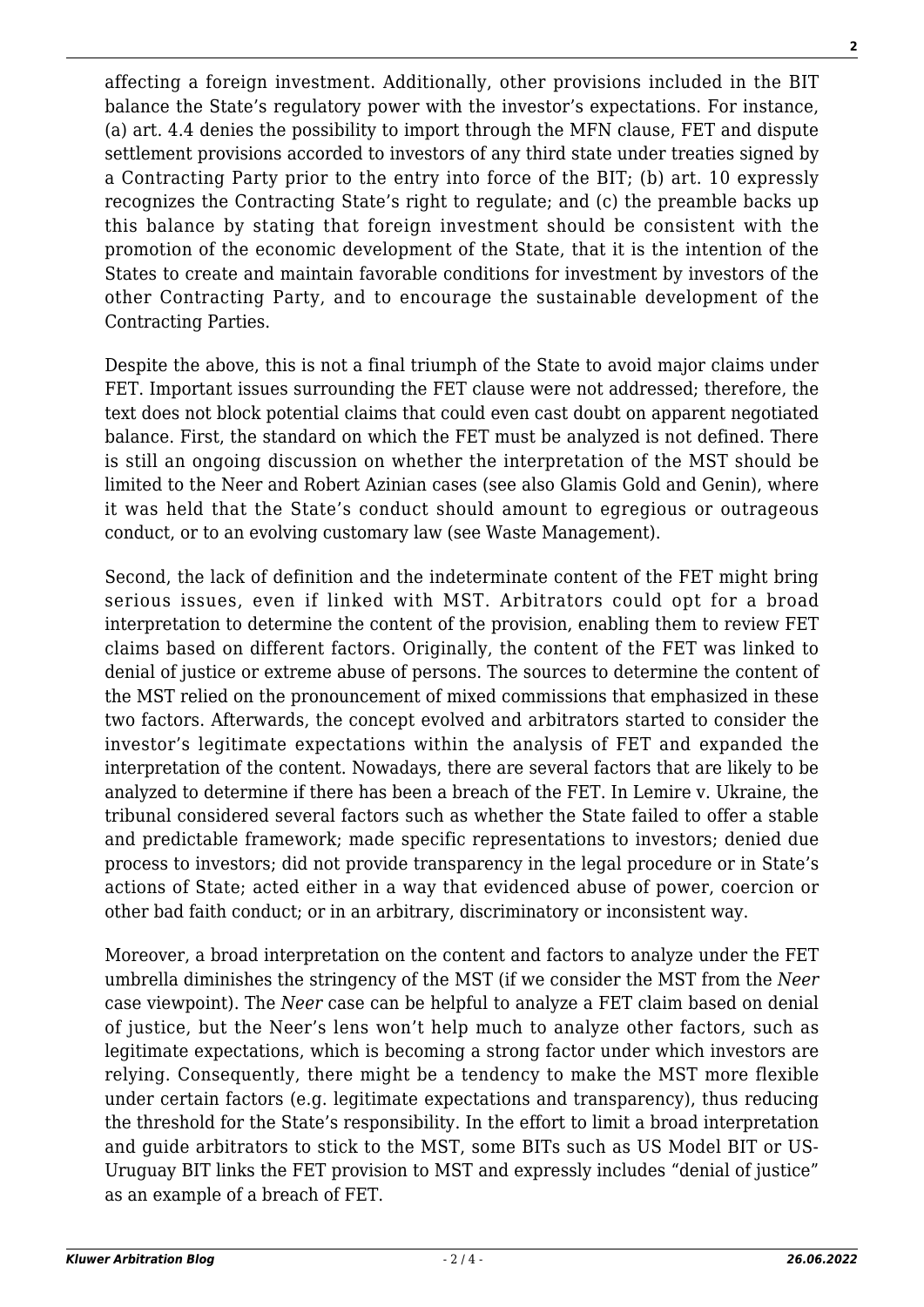Finally, this BIT (as in most BITs) set forth neither the consequences of a breach of the FET nor the consequential provisions for reparation. Besides from the ILC Draft Articles on State Responsibility, there is nothing in relevant BITs that provides a mandate to the arbitrators to pronounce themselves about the degree of liability and the forms of reparation. Some arbitrators could link the breach of FET to the *Chorzow* standard of compensation (see *CMS*, *Azurix*). However, this reasoning is debatable because *Chorzow* is based on an illegal seizure of assets and the consequence of an expropriation, which is different from an FET's breach.

It is good news that Argentina is back on the negotiation field. From the State's perspective, the wording of the BIT evidences a better approach to balance the State's right to regulate and investors' rights. However, and as in most BIT, there are still important topics related to the FET clause that remain to be a concern: the content of the MST, the lack of definition and content of the FET, and the absence of a link between the FET and the reparation provision. The wording of the BIT limiting a broad and expansive interpretation is certainly welcomed, but these concerns should be addressed. Otherwise, the apparent effect of a balanced wording between the State's right to regulate and the investor's right to have their investment protected could be diminished.

\*\**The views expressed herein are the views and opinions of the author and do not reflect or represent the views of Allende & Brea or any other organizations to which the author is affiliated.*

## **Profile Navigator and Relationship Indicator**

Offers 6,200+ data-driven arbitrator, expert witness and counsel profiles and the ability to explore relationships of 13,500+ arbitration practitioners and experts for potential conflicts of interest.

[Learn how](https://www.wolterskluwer.com/en/solutions/kluwerarbitration/practiceplus?utm_source=arbitrationblog&utm_medium=articleCTA&utm_campaign=article-banner) **[Kluwer Arbitration Practice Plus](https://www.wolterskluwer.com/en/solutions/kluwerarbitration/practiceplus?utm_source=arbitrationblog&utm_medium=articleCTA&utm_campaign=article-banner)** [can support you.](https://www.wolterskluwer.com/en/solutions/kluwerarbitration/practiceplus?utm_source=arbitrationblog&utm_medium=articleCTA&utm_campaign=article-banner)

*To make sure you do not miss out on regular updates from the Kluwer Arbitration Blog, please subscribe [here](http://arbitrationblog.kluwerarbitration.com/newsletter/). To submit a proposal for a blog post, please consult our [Editorial Guidelines.](http://arbitrationblog.kluwerarbitration.com/editorial-guidelines/)*